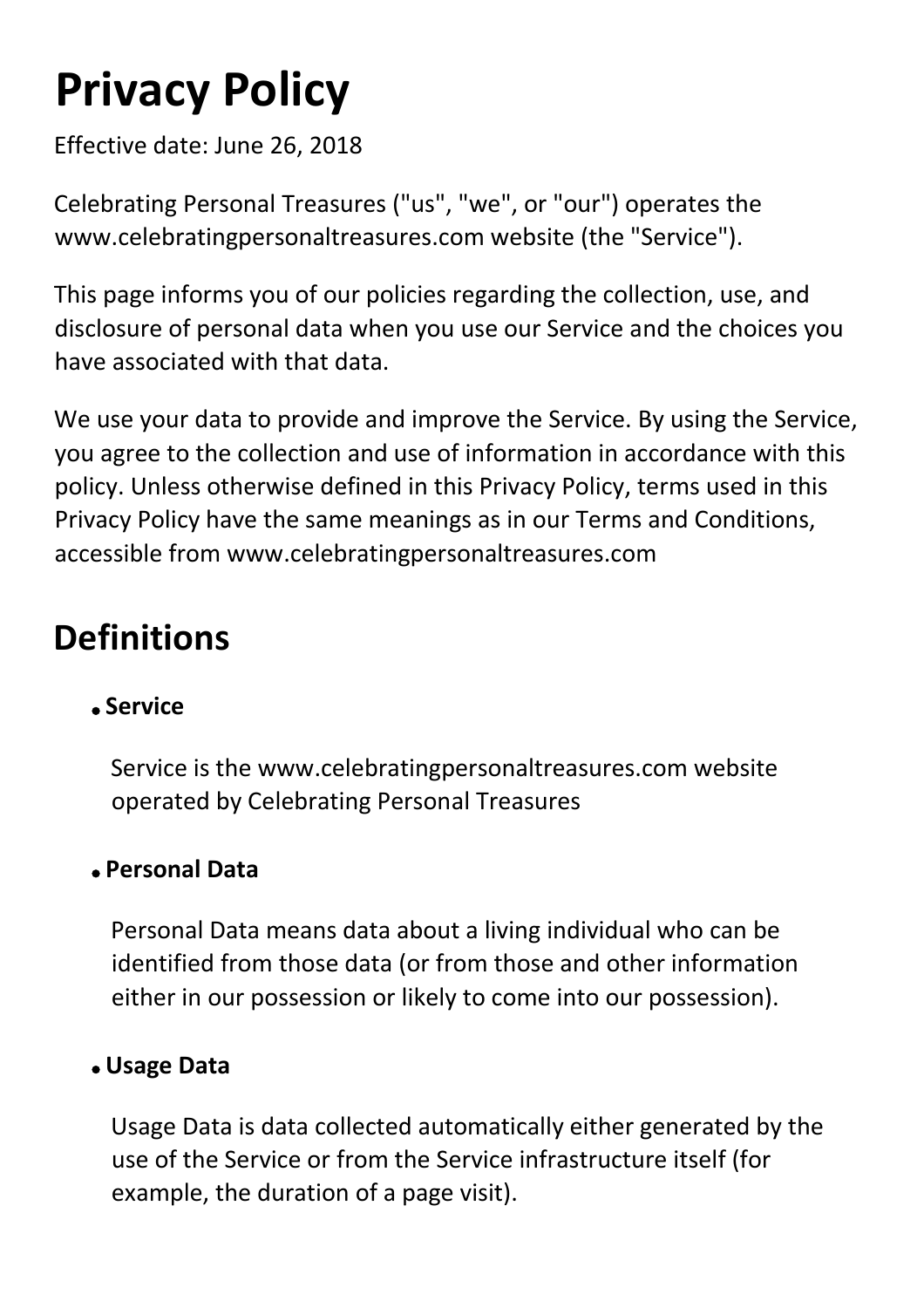#### **Cookies**

Cookies are small pieces of data stored on your device (computer or mobile device).

#### **Data Controller**

Data Controller means the natural or legal person who (either alone or jointly or in common with other persons) determines the purposes for which and the manner in which any personal information are, or are to be, processed.

For the purpose of this Privacy Policy, we are a Data Controller of your Personal Data.

#### **Data Processors (or Service Providers)**

Data Processor (or Service Provider) means any natural or legal person who processes the data on behalf of the Data Controller.

We may use the services of various Service Providers in order to process your data more effectively.

#### **Data Subject (or User)**

Data Subject is any living individual who is using our Service and is the subject of Personal Data.

### **Information Collection and Use**

We collect several different types of information for various purposes to provide and improve our Service to you.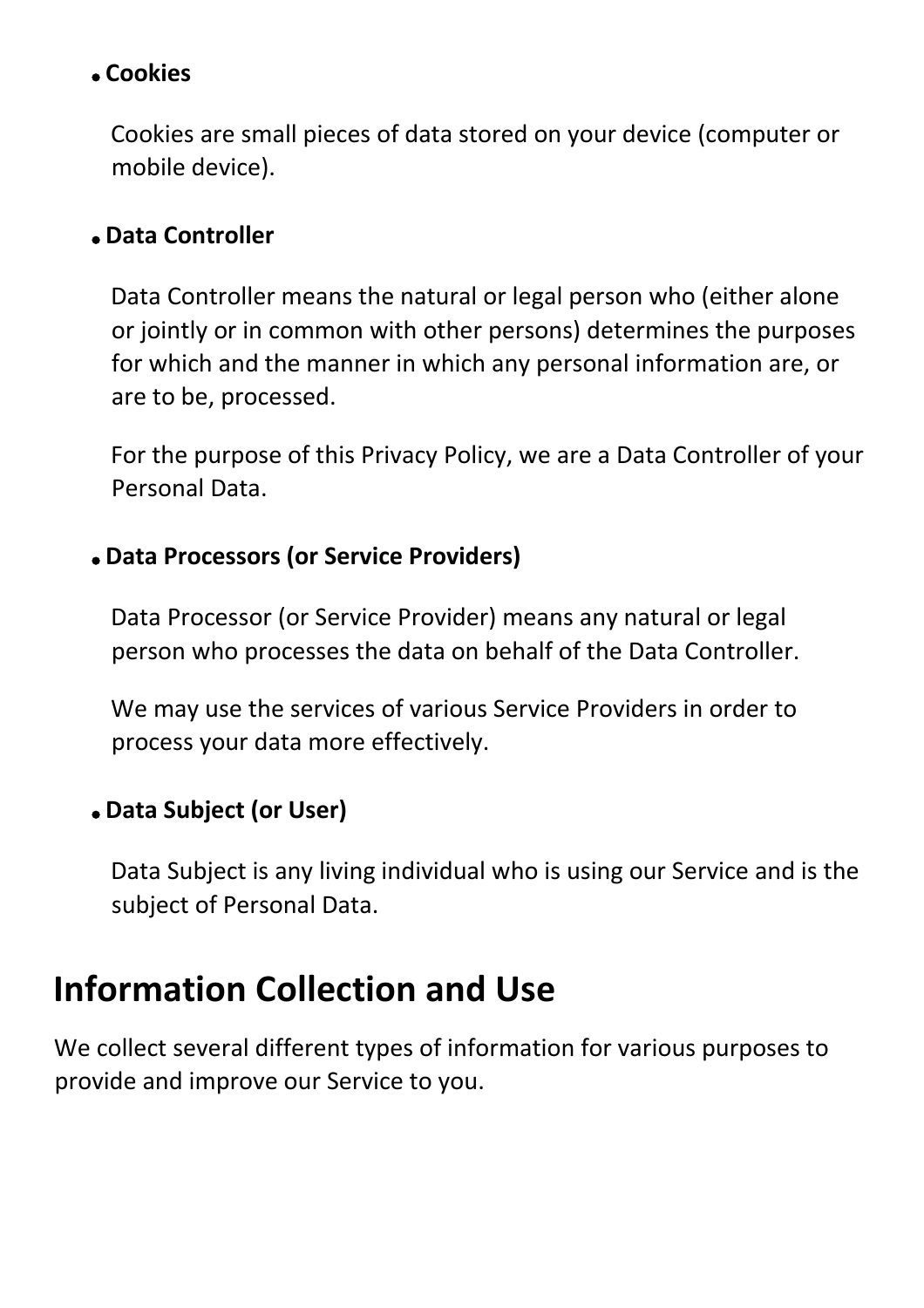### **Types of Data Collected**

### **Personal Data**

While using our Service, we may ask you to provide us with certain personally identifiable information that can be used to contact or identify you ("Personal Data"). Personally identifiable information may include, but is not limited to:

- Email address
- First name and last name
- Phone number
- Address, State, Province, ZIP/Postal code, City
- Cookies and Usage Data

### **Usage Data**

We may also collect information how the Service is accessed and used ("Usage Data"). This Usage Data may include information such as your computer's Internet Protocol address (e.g. IP address), browser type, browser version, the pages of our Service that you visit, the time and date of your visit, the time spent on those pages, unique device identifiers and other diagnostic data.

### **Tracking & Cookies Data**

We use cookies and similar tracking technologies to track the activity on our Service and hold certain information.

Cookies are files with small amount of data which may include an anonymous unique identifier. Cookies are sent to your browser from a website and stored on your device. Tracking technologies also used are beacons, tags, and scripts to collect and track information and to improve and analyze our Service.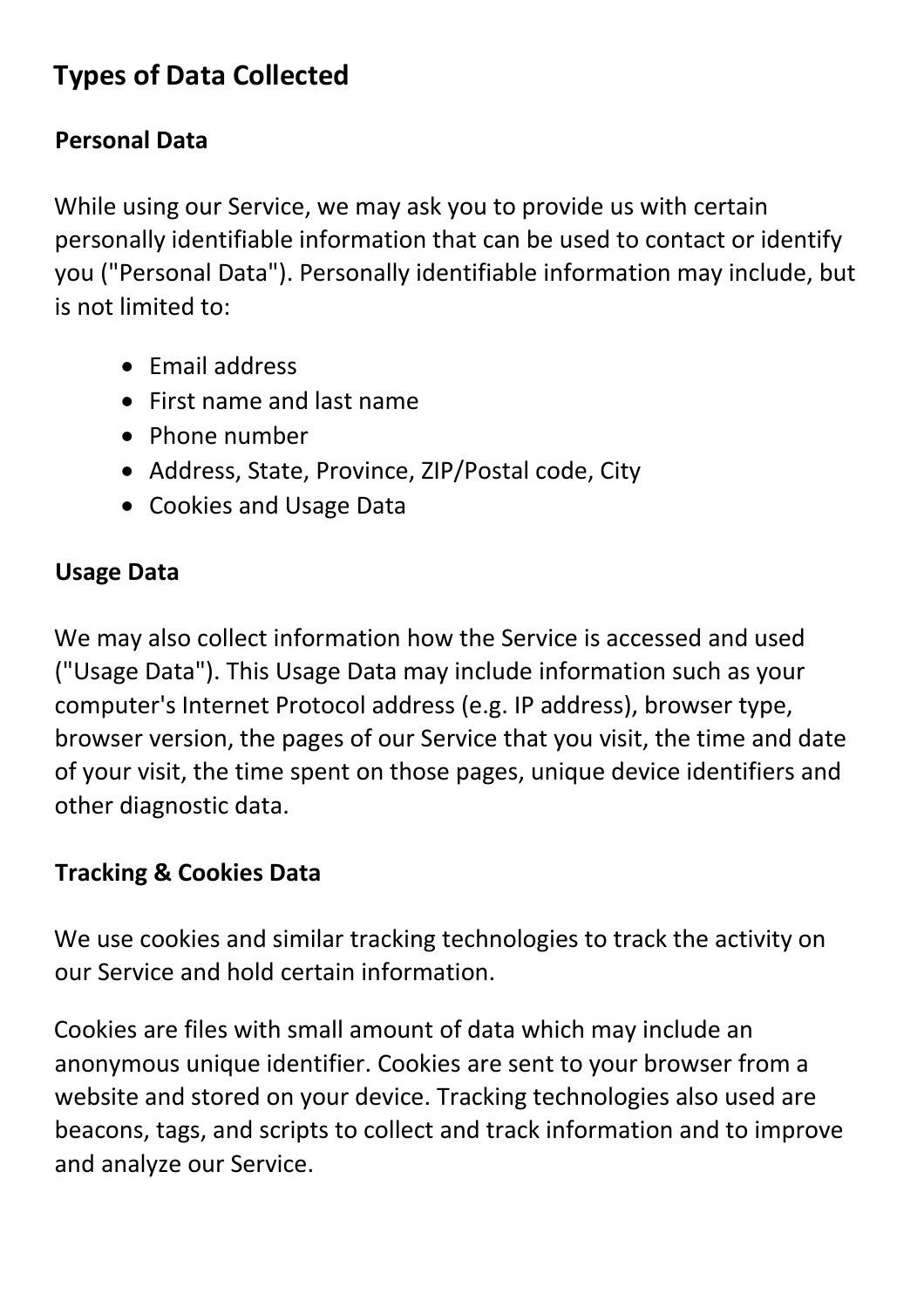You can instruct your browser to refuse all cookies or to indicate when a cookie is being sent. However, if you do not accept cookies, you may not be able to use some portions of our Service.

Examples of Cookies we use:

- **Session Cookies.** We use Session Cookies to operate our Service.
- **Preference Cookies.** We use Preference Cookies to remember your preferences and various settings.
- **Security Cookies.** We use Security Cookies for security purposes.

### **Use of Data**

Celebrating Personal Treasures uses the collected data for various purposes:

- To provide and maintain our Service
- To notify you about changes to our Service
- To allow you to participate in interactive features of our Service when you choose to do so
- To provide customer support
- To gather analysis or valuable information so that we can improve our Service
- To monitor the usage of our Service
- To detect, prevent and address technical issues

# **Legal Basis for Processing Personal Data Under General Data Protection Regulation (GDPR)**

If you are from the European Economic Area (EEA), Celebrating Personal Treasures legal basis for collecting and using the personal information described in this Privacy Policy depends on the Personal Data we collect and the specific context in which we collect it.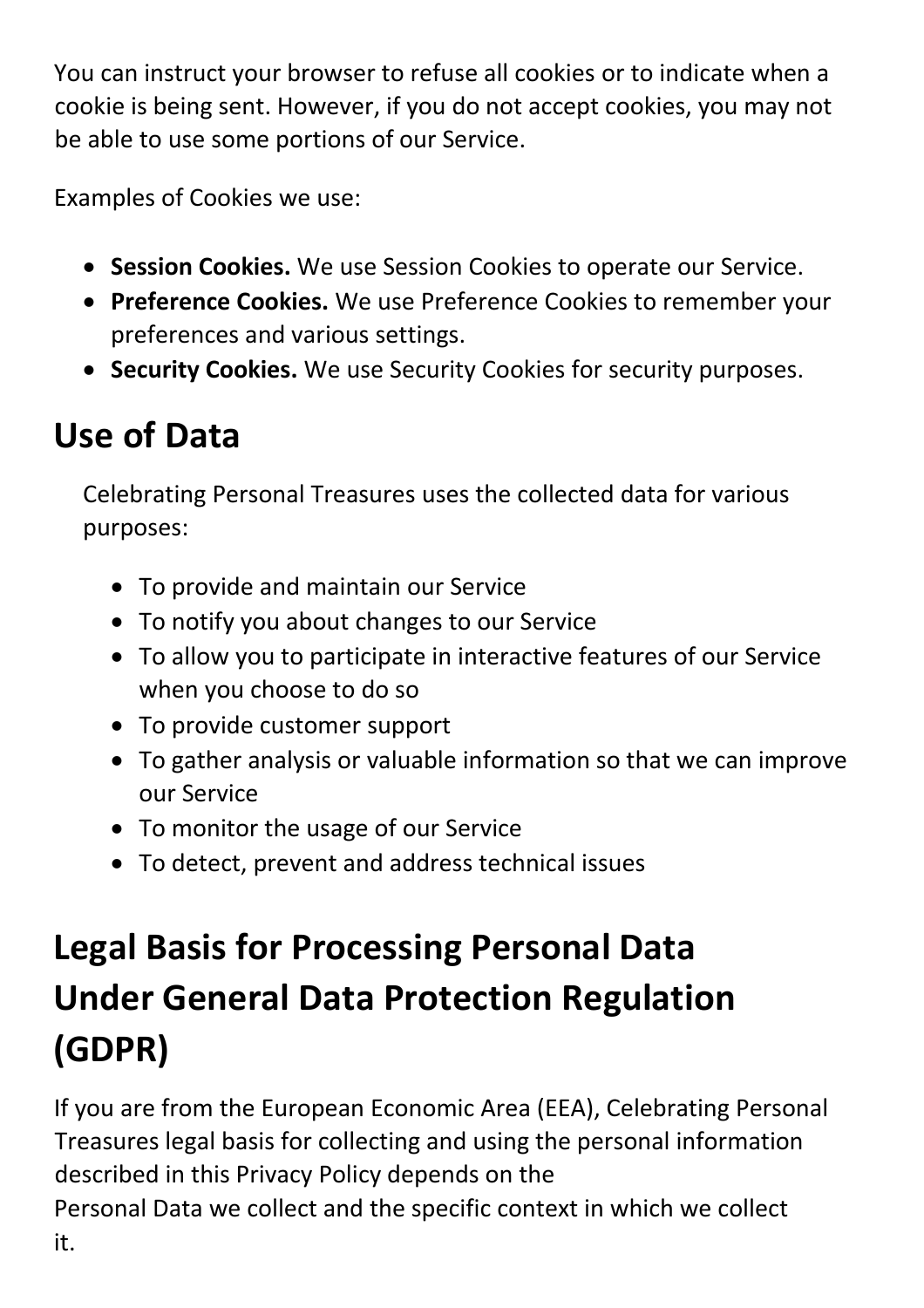Celebrating Personal Treasures may process your Personal Data because:

- We need to perform a contract with you
- You have given us permission to do so
- The processing is in our legitimate interests and it's not overridden by your rights
- For payment processing purposes
- To comply with the law

# **Retention of Data**

Celebrating Personal Treasures will retain your Personal Data only for as long as is necessary for the purposes set out in this Privacy Policy. We will retain and use your Personal Data to the extent necessary to comply with our legal obligations (for example, if we are required to retain your data to comply with applicable laws), resolve disputes, and enforce our legal agreements and policies.

Celebrating Personal Treasures will also retain Usage Data for internal analysis purposes. Usage Data is generally retained for a shorter period of time, except when this data is used to strengthen the security or to improve the functionality of our Service, or we are legally obligated to retain this data for longer time periods.

# **Transfer of Data**

Your information, including Personal Data, may be transferred to — and maintained on — computers located outside of your state, province, country or other governmental jurisdiction where the data protection laws may differ than those from your jurisdiction.

If you are located outside United States and choose to provide information to us, please note that we transfer the data, including Personal Data, to United States and process it there.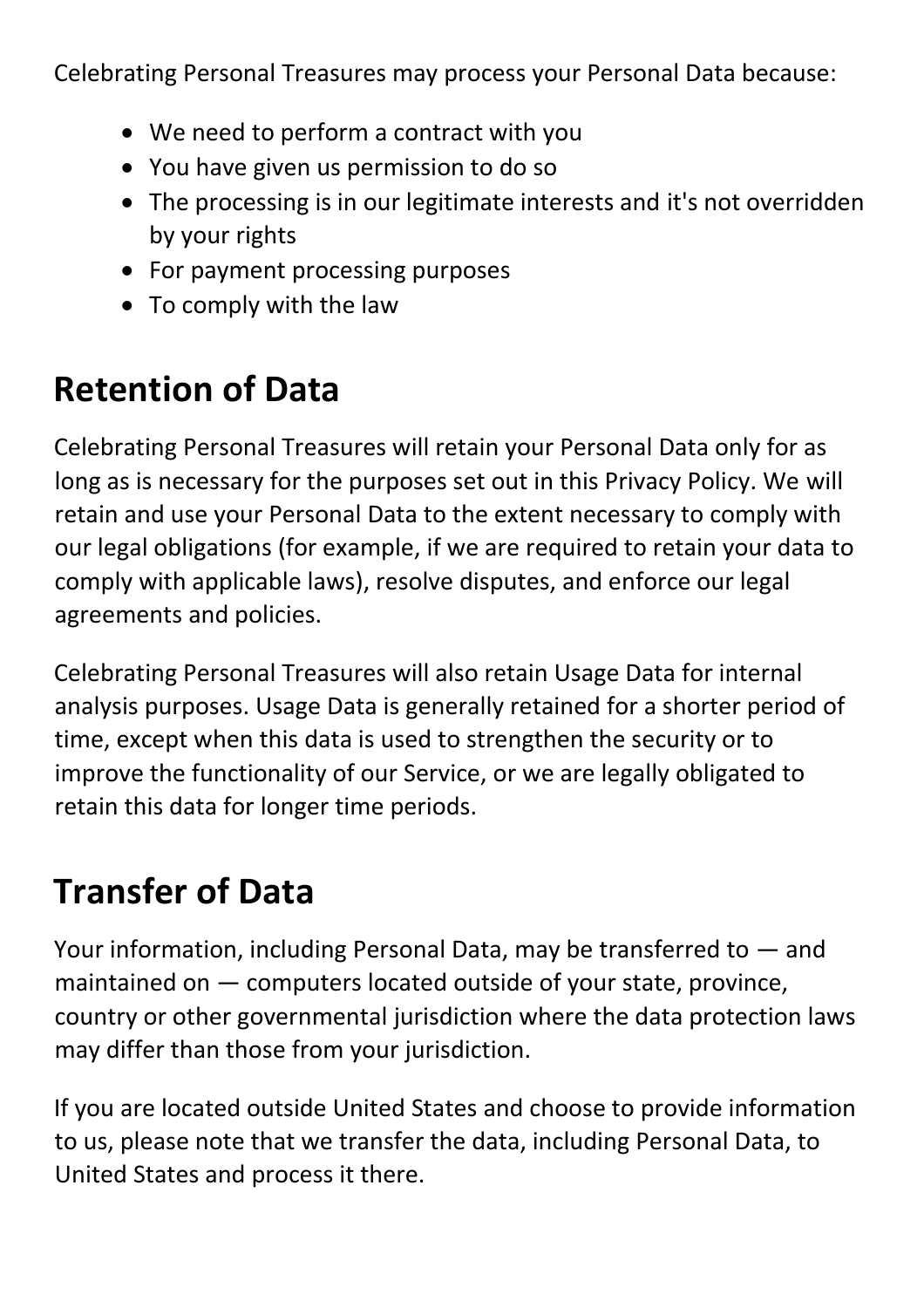Your consent to this Privacy Policy followed by your submission of such information represents your agreement to that transfer.

Celebrating Personal Treasures will take all steps reasonably necessary to ensure that your data is treated securely and in accordance with this Privacy Policy and no transfer of your Personal Data will take place to an organization or a country unless there are adequate controls in place including the security of your data and other personal information.

### **Disclosure of Data Business**

### **Transaction**

If Celebrating Personal Treasures is involved in a merger, acquisition or asset sale, your Personal Data may be transferred. We will provide notice before your Personal Data is transferred and becomes subject to a different Privacy Policy.

### **Disclosure for Law Enforcement**

Under certain circumstances, Celebrating Personal Treasures may be required to disclose your Personal Data if required to do so by law or in response to valid requests by public authorities (e.g. a court or a government agency).

### **Legal Requirements**

Celebrating Personal Treasures may disclose your Personal Data in the good faith belief that such action is necessary to:

- To comply with a legal obligation
- To protect and defend the rights or property of Celebrating Personal Treasures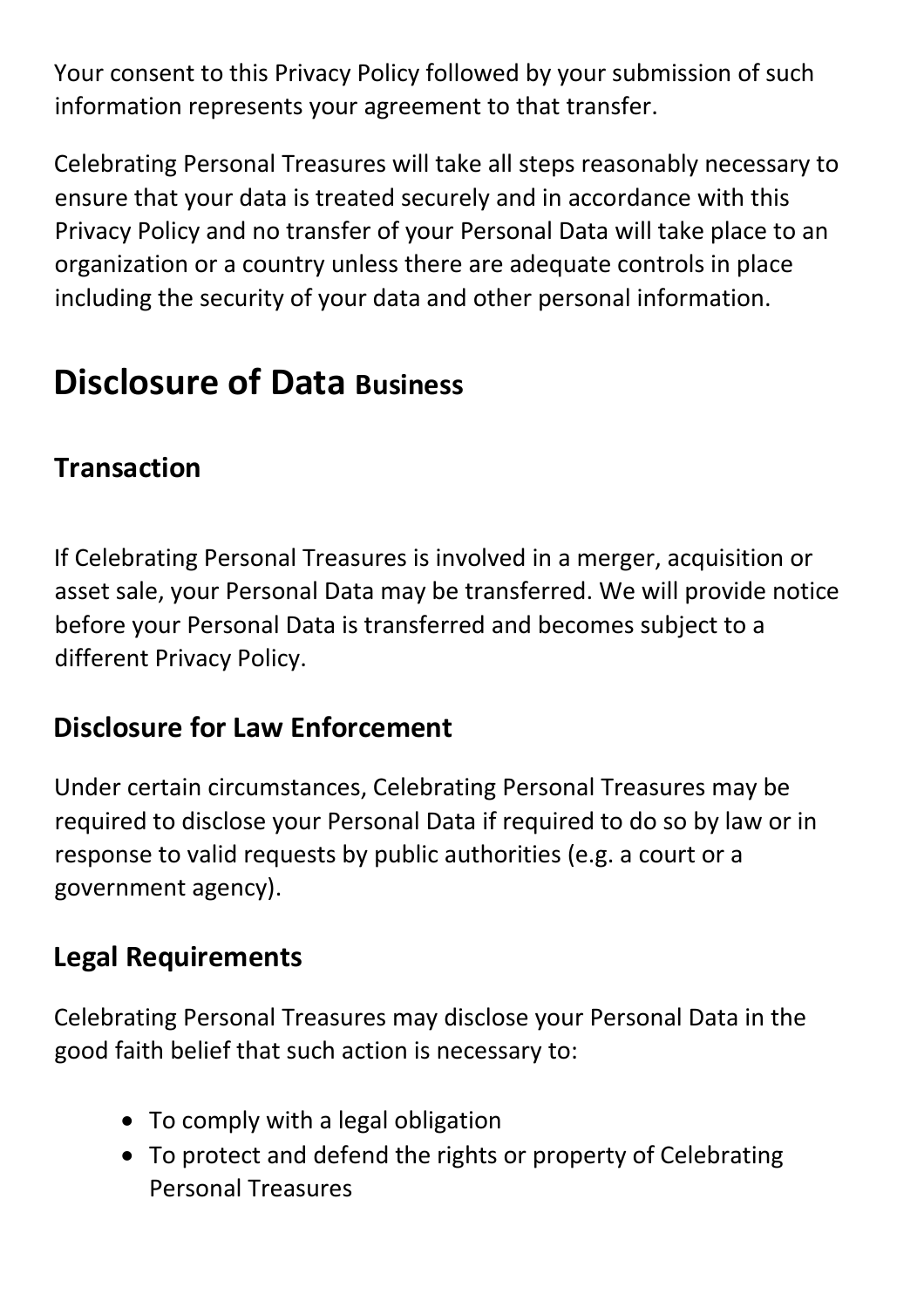- To prevent or investigate possible wrongdoing in connection with the Service
- To protect the personal safety of users of the Service or the public
- To protect against legal liability

### **Security of Data**

The security of your data is important to us, but remember that no method of transmission over the Internet, or method of electronic storage is 100% secure. While we strive to use commercially acceptable means to protect your Personal Data, we cannot guarantee its absolute security.

# **"Do Not Track" Signals Under California Online Privacy Protection Act (CalOPPA)**

We do not support Do Not Track ("DNT"). Do Not Track is a preference you can set in your web browser to inform websites that you do not want to be tracked.

You can enable or disable Do Not Track by visiting the Preferences or Settings page of your web browser.

# **Your Data Protection Rights Under General Data Protection Regulation (GDPR)**

If you are a resident of the European Economic Area (EEA), you have certain data protection rights. Celebrating Personal Treasures aims to take reasonable steps to allow you to correct, amend, delete, or limit the use of your Personal Data.

If you wish to be informed what Personal Data we hold about you and if you want it to be removed from our systems, please contact us.

In certain circumstances, you have the following data protection rights: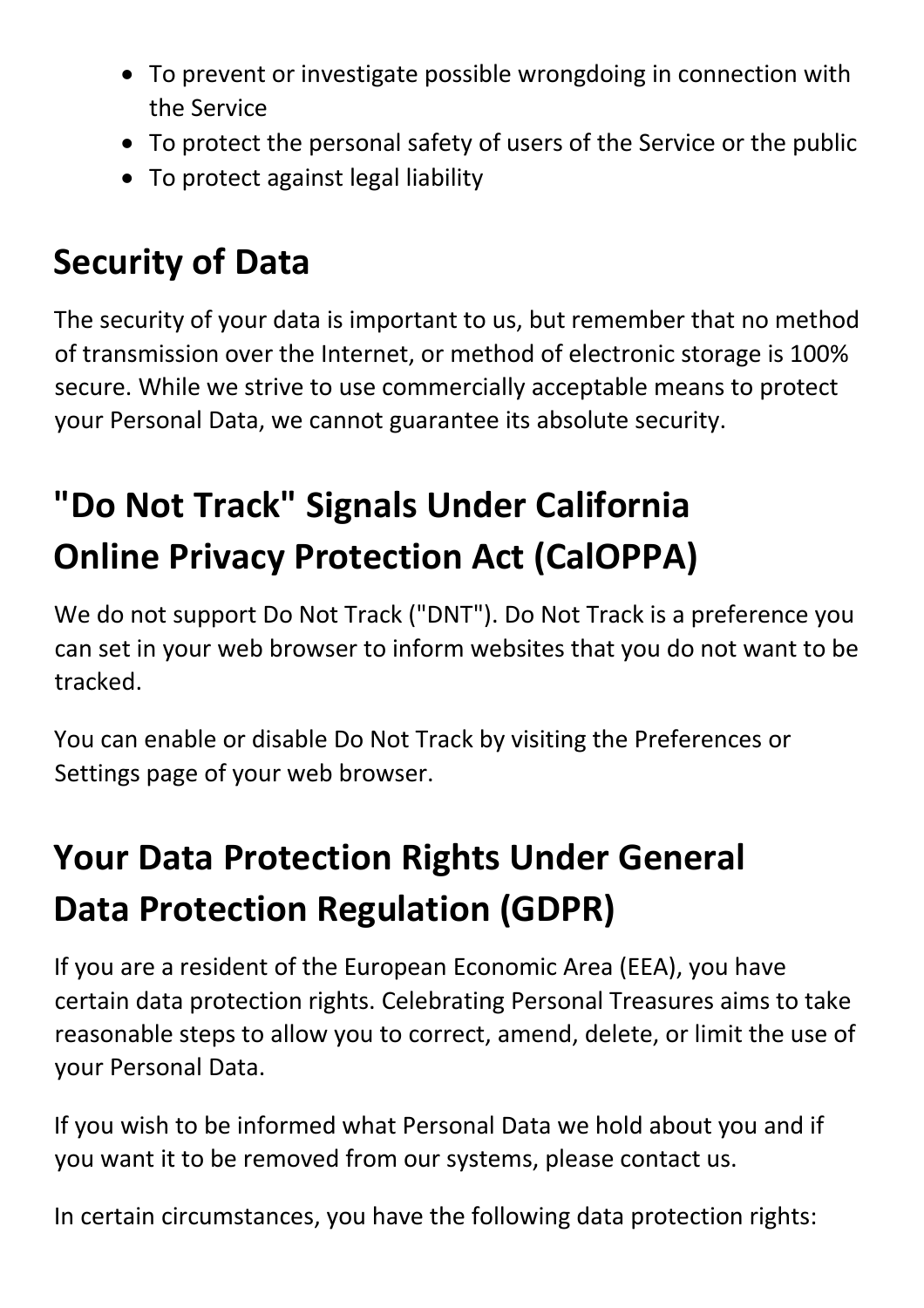- **The right to access, update or to delete the information we have on you.** Whenever made possible, you can access, update or request deletion of your Personal Data directly within your account settings section. If you are unable to perform these actions yourself, please contact us to assist you.
- **The right of rectification.** You have the right to have your information rectified if that information is inaccurate or incomplete.
- **The right to object.** You have the right to object to our processing of your Personal Data.
- **The right of restriction.** You have the right to request that we restrict the processing of your personal information.
- **The right to data portability.** You have the right to be provided with a copy of the information we have on you in a structured, machine-readable and commonly used format.
- **The right to withdraw consent.** You also have the right to withdraw your consent at any time where Celebrating Personal Treasures relied on your consent to process your personal information.

Please note that we may ask you to verify your identity before responding to such requests.

You have the right to complain to a Data Protection Authority about our collection and use of your Personal Data. For more information, please contact your local data protection authority in the European Economic Area (EEA).

### **Service Providers**

We may employ third party companies and individuals to facilitate our Service ("Service Providers"), to provide the Service on our behalf, to perform Service-related services or to assist us in analyzing how our Service is used.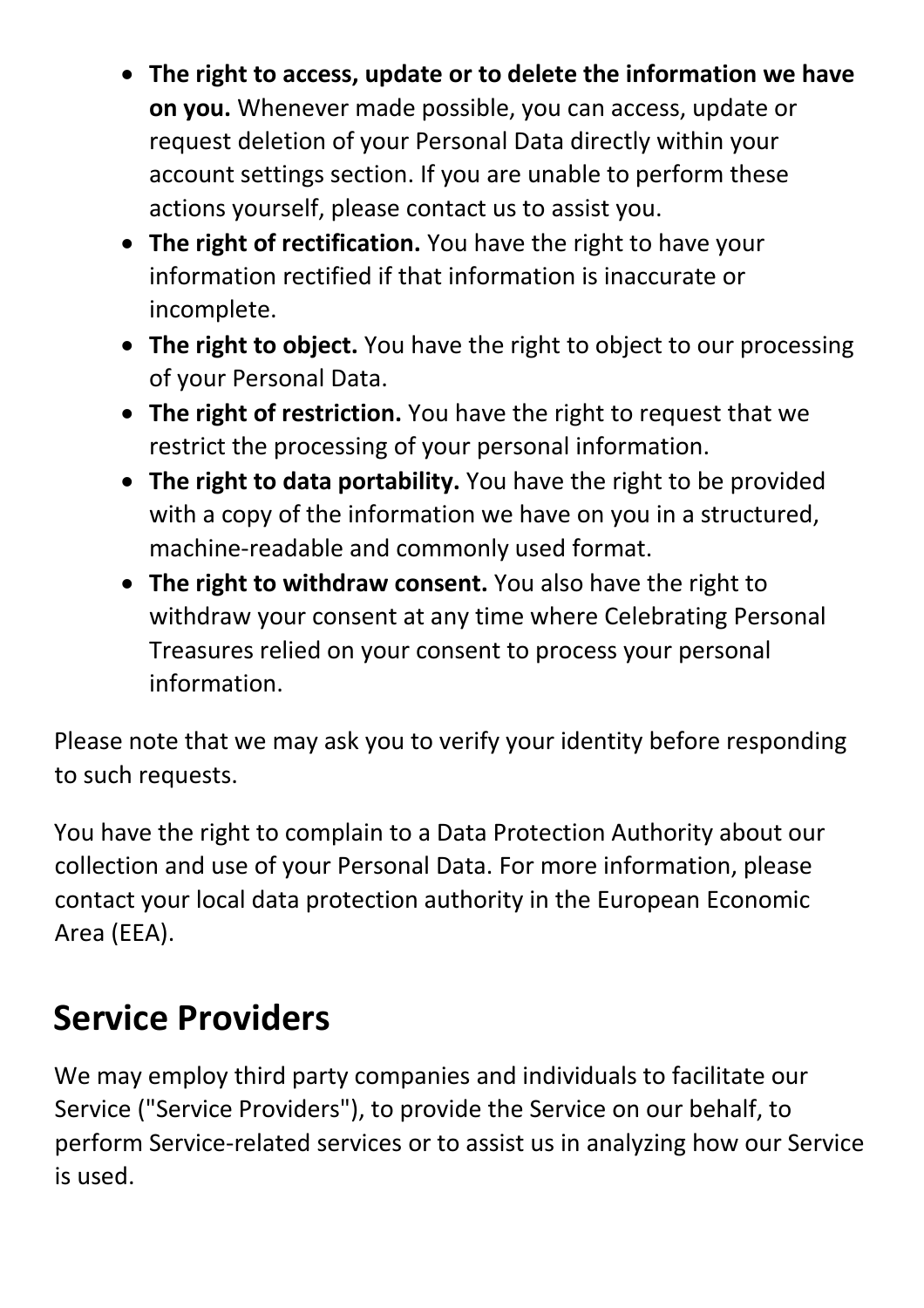These third parties have access to your Personal Data only to perform these tasks on our behalf and are obligated not to disclose or use it for any other purpose.

### **Analytics**

We may use third-party Service Providers to monitor and analyze the use of our Service.

### **Google Analytics**

Google Analytics is a web analytics service offered by Google that tracks and reports website traffic. Google uses the data collected to track and monitor the use of our Service. This data is shared with other Google services. Google may use the collected data to contextualize and personalize the ads of its own advertising network.

You can opt-out of having made your activity on the Service available to Google Analytics by installing the Google Analytics opt-out browser add-on. The add-on prevents the Google Analytics JavaScript (ga.js, analytics.js, and dc.js) from sharing information with Google Analytics about visits activity.

For more information on the privacy practices of Google, please visit the Google Privacy & Terms web page: <https://policies.google.com/privacy?hl=en>

### **Payments**

We may provide paid products and/or services within the Service. In that case, we use third-party services for payment processing (e.g. payment processors).

We will not store or collect your payment card details. That information is provided directly to our third-party payment processors whose use of your personal information is governed by their Privacy Policy. These payment processors adhere to the standards set by PCI-DSS as managed by the PCI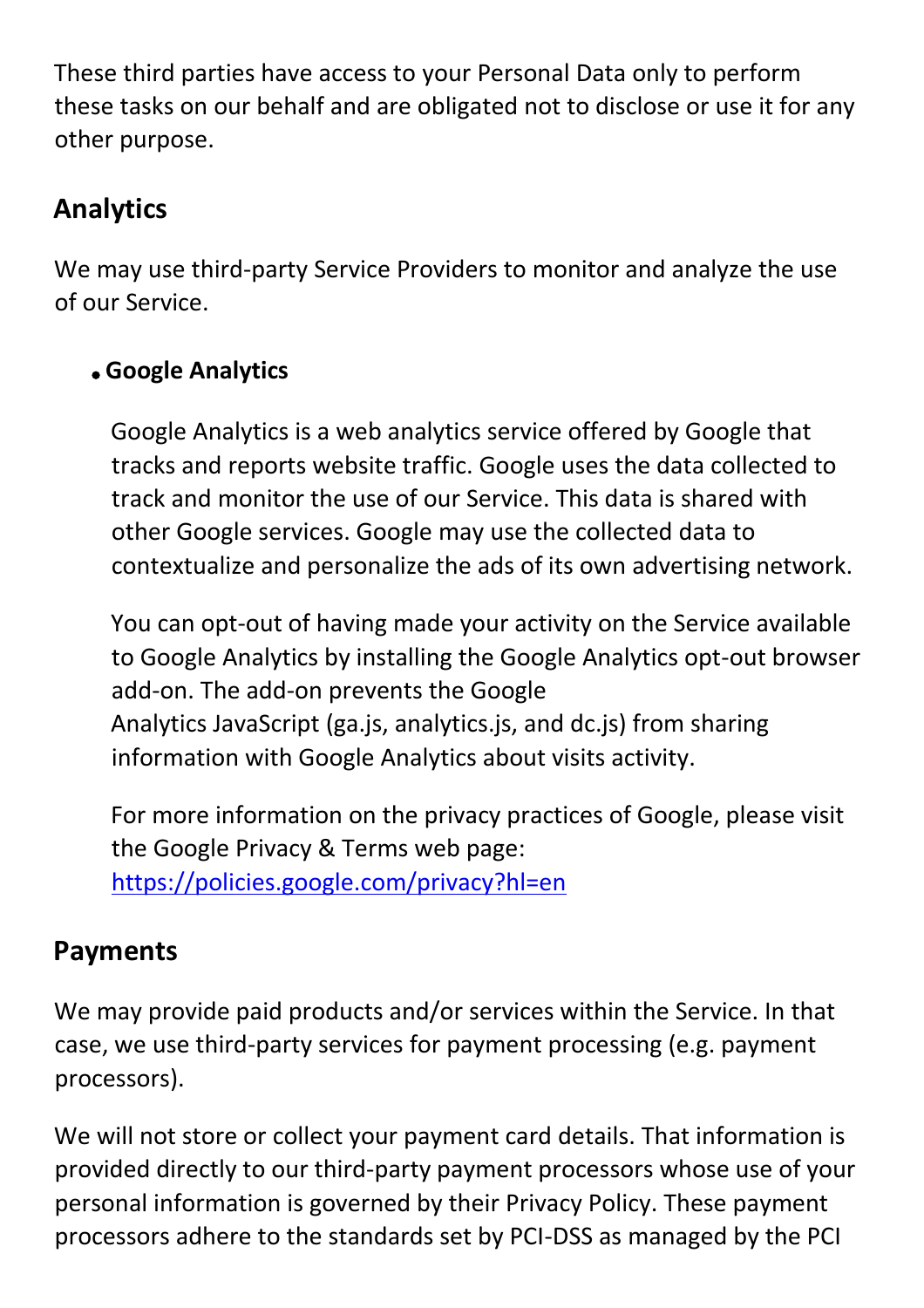Security Standards Council, which is a joint effort of brands like Visa, Mastercard, American Express and Discover. PCI-DSS requirements help ensure the secure handling of payment information.

The payment processors we work with are:

### **PayPal or Braintree**

Their Privacy Policy can be viewed at <https://www.paypal.com/webapps/mpp/ua/privacy-full>

# **Links to Other Sites**

Our Service may contain links to other sites that are not operated by us. If you click on a third party link, you will be directed to that third party's site. We strongly advise you to review the Privacy Policy of every site you visit.

We have no control over and assume no responsibility for the content, privacy policies or practices of any third party sites or services.

# **Children's Privacy**

Our Service does not address anyone under the age of 18 ("Children").

We do not knowingly collect personally identifiable information from anyone under the age of 18. If you are a parent or guardian and you are aware that your child has provided us with Personal Data, please contact us. If we become aware that we have collected Personal Data from children without verification of parental consent, we take steps to remove that information from our servers.

# **Changes to This Privacy Policy**

We may update our Privacy Policy from time to time. We will notify you of any changes by posting the new Privacy Policy on this page.